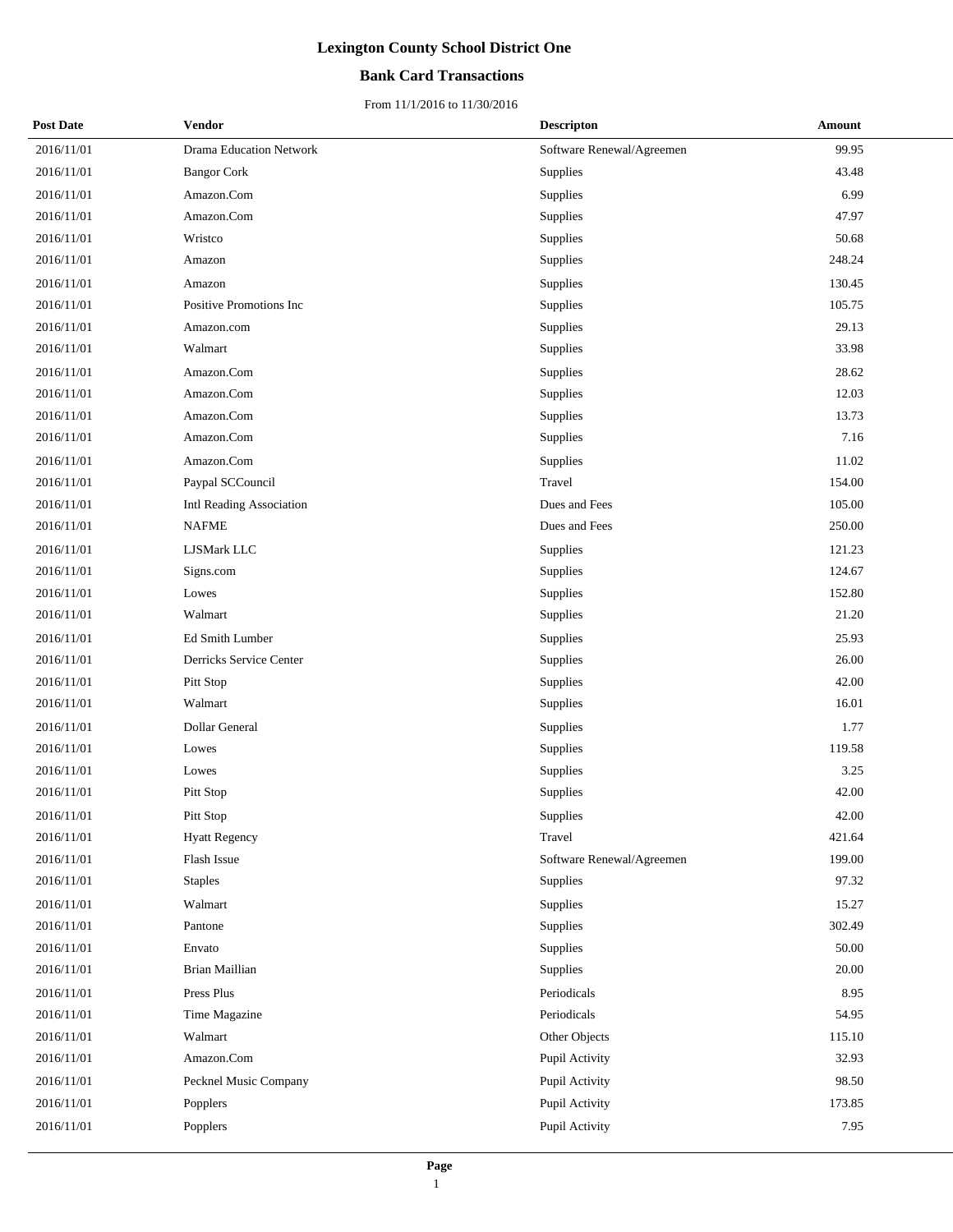### **Bank Card Transactions**

| <b>Post Date</b> | Vendor                      | <b>Descripton</b>  | Amount |
|------------------|-----------------------------|--------------------|--------|
| 2016/11/01       | <b>School Outfitters</b>    | Pupil Activity     | 186.12 |
| 2016/11/01       | Walmart                     | Pupil Activity     | 19.86  |
| 2016/11/01       | Lowes                       | Pupil Activity     | 31.54  |
| 2016/11/01       | GroupOn Inc                 | Pupil Activity     | 98.36  |
| 2016/11/01       | Lowes                       | Pupil Activity     | 9.57   |
| 2016/11/01       | Nebraska Scietific          | Pupil Activity     | 302.40 |
| 2016/11/01       | Lowes                       | Pupil Activity     | 92.54  |
| 2016/11/01       | Amazon Mktplace Pmts        | Pupil Activity     | 33.35  |
| 2016/11/01       | Spandex World Inc           | Pupil Activity     | 37.02  |
| 2016/11/01       | Scholastic                  | Pupil Activity     | 22.74  |
| 2016/11/01       | Amazon                      | Pupil Activity     | 25.98  |
| 2016/11/01       | Lowes                       | Pupil Activity     | 75.04  |
| 2016/11/02       | Amazon.com                  | Supplies-Immersion | 80.91  |
| 2016/11/02       | Digital Office Solutions    | Supplies           | 116.47 |
| 2016/11/02       | Moving with Math            | Supplies           | 81.80  |
| 2016/11/02       | Quality Wristband -         | Supplies           | 155.42 |
| 2016/11/02       | <b>AMAZON</b>               | Supplies           | 31.48  |
| 2016/11/02       | <b>USPS</b>                 | Supplies           | 235.00 |
| 2016/11/02       | HARBOR FREIGHT TOOLS        | Supplies           | 64.19  |
| 2016/11/02       | <b>Embassy Suites Hotel</b> | Travel             | 537.87 |
| 2016/11/02       | Amazon.com                  | Supplies           | 46.05  |
| 2016/11/02       | <b>Pitney Bowes</b>         | Supplies           | 130.95 |
| 2016/11/02       | Office Depot                | Supplies           | 276.64 |
| 2016/11/02       | Office Depot                | Supplies           | 89.00  |
| 2016/11/02       | Walmart                     | Supplies           | 30.32  |
| 2016/11/02       | Office Depot                | Supplies           | 61.88  |
| 2016/11/02       | Office Depot                | Supplies           | 167.19 |
| 2016/11/02       | Office Depot                | Supplies           | 291.07 |
| 2016/11/02       | Amazon                      | Supplies           | 24.90  |
| 2016/11/02       | Walgreen's                  | Supplies           | 17.85  |
| 2016/11/02       | American Airlines           | Travel             | 322.20 |
| 2016/11/02       | <b>American Airlines</b>    | Travel             | 214.10 |
| 2016/11/02       | American Airlines           | Travel             | 214.10 |
| 2016/11/02       | <b>American Airlines</b>    | Travel             | 214.10 |
| 2016/11/02       | <b>Charleston Marriott</b>  | Travel             | 390.42 |
| 2016/11/02       | <b>Charleston Marriott</b>  | Travel             | 390.42 |
| 2016/11/02       | Travelocity.com             | Travel             | 12.00  |
| 2016/11/02       | <b>United Airlines</b>      | Travel             | 129.60 |
| 2016/11/02       | <b>United Airlines</b>      | Travel             | 129.60 |
| 2016/11/02       | <b>United Airlines</b>      | Travel             | 129.60 |
| 2016/11/02       | Amazon.com                  | Supplies           | 251.25 |
| 2016/11/02       | Lowe's                      | Supplies           | 85.55  |
| 2016/11/02       | ALERTPROGRAM.COM            | Supplies           | 49.00  |
| 2016/11/02       | Walmart -                   | Supplies           | 23.42  |
| 2016/11/02       | H&C Weighing Systems        | Supplies           | 198.00 |
|                  |                             |                    |        |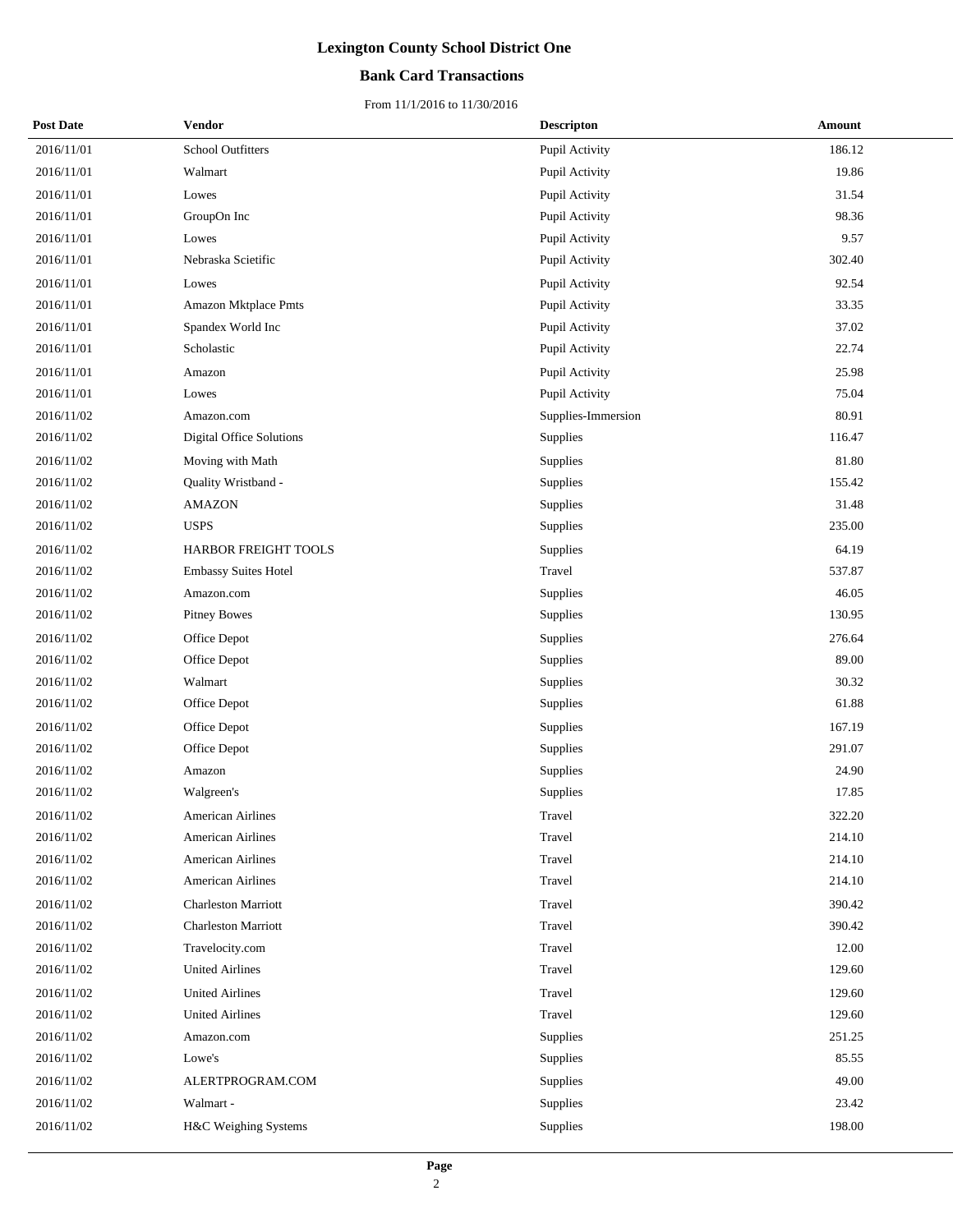### **Bank Card Transactions**

| <b>Post Date</b> | Vendor                                | <b>Descripton</b>    | Amount |
|------------------|---------------------------------------|----------------------|--------|
| 2016/11/02       | Amazon -                              | <b>Library Books</b> | 170.07 |
| 2016/11/02       | <b>NWEA</b>                           | Travel               | 50.00  |
| 2016/11/02       | Litchfield Beach & Golf Resort        | Travel               | 220.90 |
| 2016/11/02       | Office Depot                          | Supplies             | 479.19 |
| 2016/11/02       | <b>Bilingual Dictionaries</b>         | Supplies             | 482.68 |
| 2016/11/02       | Cochlear                              | Supplies             | 438.70 |
| 2016/11/02       | Amazon                                | Supplies             | 26.97  |
| 2016/11/02       | Amazon                                | Supplies             | 16.24  |
| 2016/11/02       | <b>Dollar Tree</b>                    | Supplies             | 125.66 |
| 2016/11/02       | Bi Lo                                 | Other Objects        | 206.76 |
| 2016/11/02       | Publix                                | Other Objects        | 105.64 |
| 2016/11/02       | <b>ASCA</b>                           | Dues and Fees        | 129.00 |
| 2016/11/02       | Publix                                | Other Objects        | 23.40  |
| 2016/11/02       | <b>AASA National Conference - Mar</b> | Travel               | 685.00 |
| 2016/11/02       | National Car Rental                   | Travel               | 224.80 |
| 2016/11/02       | RPS Columbia                          | Travel               | 60.00  |
| 2016/11/02       | Delta Air Lines                       | Travel               | 407.20 |
| 2016/11/02       | Delta Air Lines                       | Travel               | 407.20 |
| 2016/11/02       | Walmart                               | Supplies             | 101.29 |
| 2016/11/02       | McAlister's Deli                      | Other Objects        | 506.05 |
| 2016/11/02       | Fatz                                  | Other Objects        | 16.33  |
| 2016/11/02       | Publix                                | Other Objects        | 45.89  |
| 2016/11/02       | Food Lion                             | Other Objects        | 7.78   |
| 2016/11/02       | Dunkin Donuts                         | Other Objects        | 36.14  |
| 2016/11/02       | Amazon.com                            | Supplies             | 94.51  |
| 2016/11/02       | THE WEBSTAURANT STORE                 | Supplies             | 12.42  |
| 2016/11/02       | OfficeDepot.com                       | Supplies             | 234.32 |
| 2016/11/02       | Amazon                                | Supplies             | 15.65  |
| 2016/11/02       | The UPS Store                         | Supplies             | 35.75  |
| 2016/11/02       | Amazon.com                            | Supplies             | 6.14   |
| 2016/11/02       | <b>Ouick Serve</b>                    | Supplies             | 28.01  |
| 2016/11/02       | Dollar General                        | Supplies             | 17.12  |
| 2016/11/02       | Lowes -                               | Supplies             | 29.40  |
| 2016/11/02       | Spinx -                               | Supplies             | 41.70  |
| 2016/11/02       | Lowes -                               | Supplies             | 151.47 |
| 2016/11/02       | Lowes'                                | Supplies             | 134.71 |
| 2016/11/02       | Cayce Farmers Market -                | Supplies             | 187.78 |
| 2016/11/02       | Pitt Stop                             | Supplies             | 69.29  |
| 2016/11/02       | LOWES #01066                          | Supplies             | 24.70  |
| 2016/11/02       | Lowe's                                | Supplies             | 103.36 |
| 2016/11/02       | Exxon Mobil/Pitt Stop                 | Supplies             | 49.58  |
| 2016/11/02       | Pitt Stop                             | Supplies             | 38.32  |
| 2016/11/02       | Kangaroo Express                      | Supplies             | 38.81  |
| 2016/11/02       | Pitt Stop                             | Supplies             | 33.76  |
| 2016/11/02       | Pitt Stop                             | Supplies             | 34.66  |
|                  |                                       |                      |        |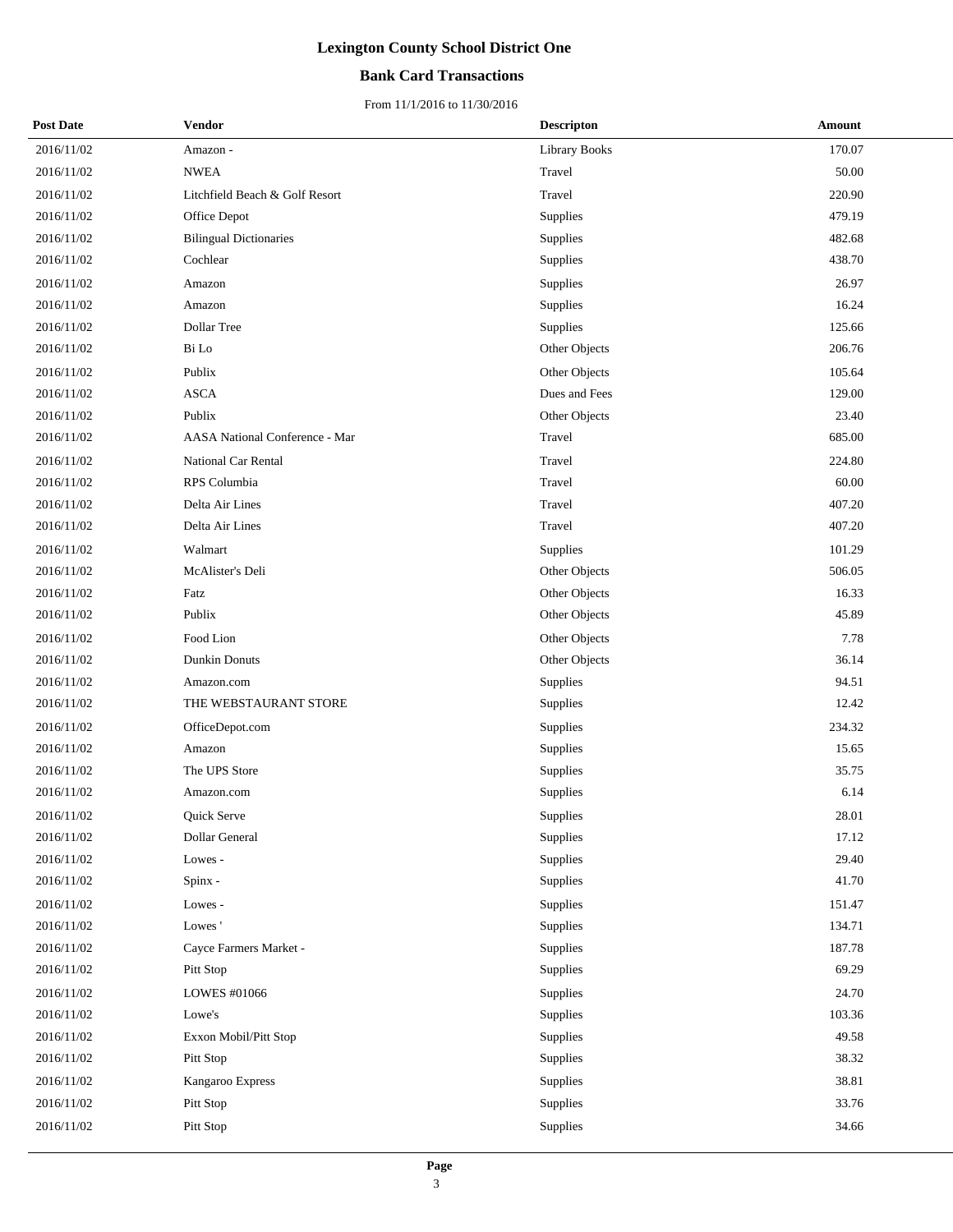### **Bank Card Transactions**

| <b>Post Date</b> | Vendor                          | <b>Descripton</b>          | Amount |
|------------------|---------------------------------|----------------------------|--------|
| 2016/11/02       | Lowe's                          | Supplies                   | 29.92  |
| 2016/11/02       | Lowe's                          | Supplies                   | 27.80  |
| 2016/11/02       | <b>Murphy Express</b>           | Supplies                   | 39.99  |
| 2016/11/02       | Sunoco                          | Pupil Transportation       | 82.49  |
| 2016/11/02       | Sunoco                          | Pupil Transportation       | 40.00  |
| 2016/11/02       | Sunoco                          | Pupil Transportation       | 77.81  |
| 2016/11/02       | Sunoco                          | Pupil Transportation       | 32.00  |
| 2016/11/02       | Interstate                      | Supplies                   | 106.80 |
| 2016/11/02       | WW Williams                     | Supplies                   | 75.33  |
| 2016/11/02       | Interstate                      | Supplies                   | 280.66 |
| 2016/11/02       | <b>CARQUEST</b>                 | Supplies                   | 106.91 |
| 2016/11/02       | Enlows                          | Supplies                   | 215.64 |
| 2016/11/02       | Interstate                      | Supplies                   | 54.48  |
| 2016/11/02       | Enlows                          | Supplies                   | 139.85 |
| 2016/11/02       | Interstate                      | Supplies                   | 41.20  |
| 2016/11/02       | Interstate                      | Supplies                   | 44.03  |
| 2016/11/02       | Enlows                          | Supplies                   | 76.54  |
| 2016/11/02       | Interstate                      | Supplies                   | 104.64 |
| 2016/11/02       | Interstate                      | Supplies                   | 164.07 |
| 2016/11/02       | Interstate                      | Supplies                   | 30.93  |
| 2016/11/02       | Enlows                          | <b>Supplies</b>            | 33.75  |
| 2016/11/02       | SC Public Risk Management Asso  | Travel                     | 10.00  |
| 2016/11/02       | American Society of Safety Eng  | Dues and Fees              | 175.00 |
| 2016/11/02       | Walmart                         | Other Objects              | 15.22  |
| 2016/11/02       | American Airline (Orbit)        | Travel                     | 436.20 |
| 2016/11/02       | <b>Hyatt Regency</b>            | Travel                     | 900.16 |
| 2016/11/02       | <b>Hyatt Regency</b>            | Travel                     | 900.16 |
| 2016/11/02       | <b>Renassance Hotels</b>        | Travel                     | 869.40 |
| 2016/11/02       | Renaissance Hotels              | Travel                     | 869.40 |
| 2016/11/02       | Ranaissance Hotels              | Travel                     | 652.05 |
| 2016/11/02       | <b>Franks Discount Tire</b>     | Travel                     | 38.55  |
| 2016/11/02       | <b>SCAA Registration - NCAA</b> | Travel                     | 33.84  |
| 2016/11/02       | SmartiPhone Medic               | Communication              | 124.00 |
| 2016/11/02       | <b>Best Buy</b>                 | Supplies                   | 42.79  |
| 2016/11/02       | <b>EXXON</b> Mobile             | Supplies                   | 25.06  |
| 2016/11/02       | Int'L Code Council, Inc.        | Supplies                   | 331.79 |
| 2016/11/02       | Amazon.com                      | Supplies                   | 49.22  |
| 2016/11/02       | Amazon.com                      | Supplies                   | 49.36  |
| 2016/11/02       | Cable & Connections             | <b>Technology Supplies</b> | 35.31  |
| 2016/11/02       | Amazon                          | <b>Technology Supplies</b> | 279.96 |
| 2016/11/02       | Amazon                          | <b>Technology Supplies</b> | 838.38 |
| 2016/11/02       | Office Depot                    | <b>Technology Supplies</b> | 160.49 |
| 2016/11/02       | Miyo's                          | Other Objects              | 42.79  |
| 2016/11/02       | <b>ILA</b>                      | Dues and Fees              | 141.00 |
| 2016/11/02       | Marco's Pizza                   | Other Objects              | 78.10  |
|                  |                                 |                            |        |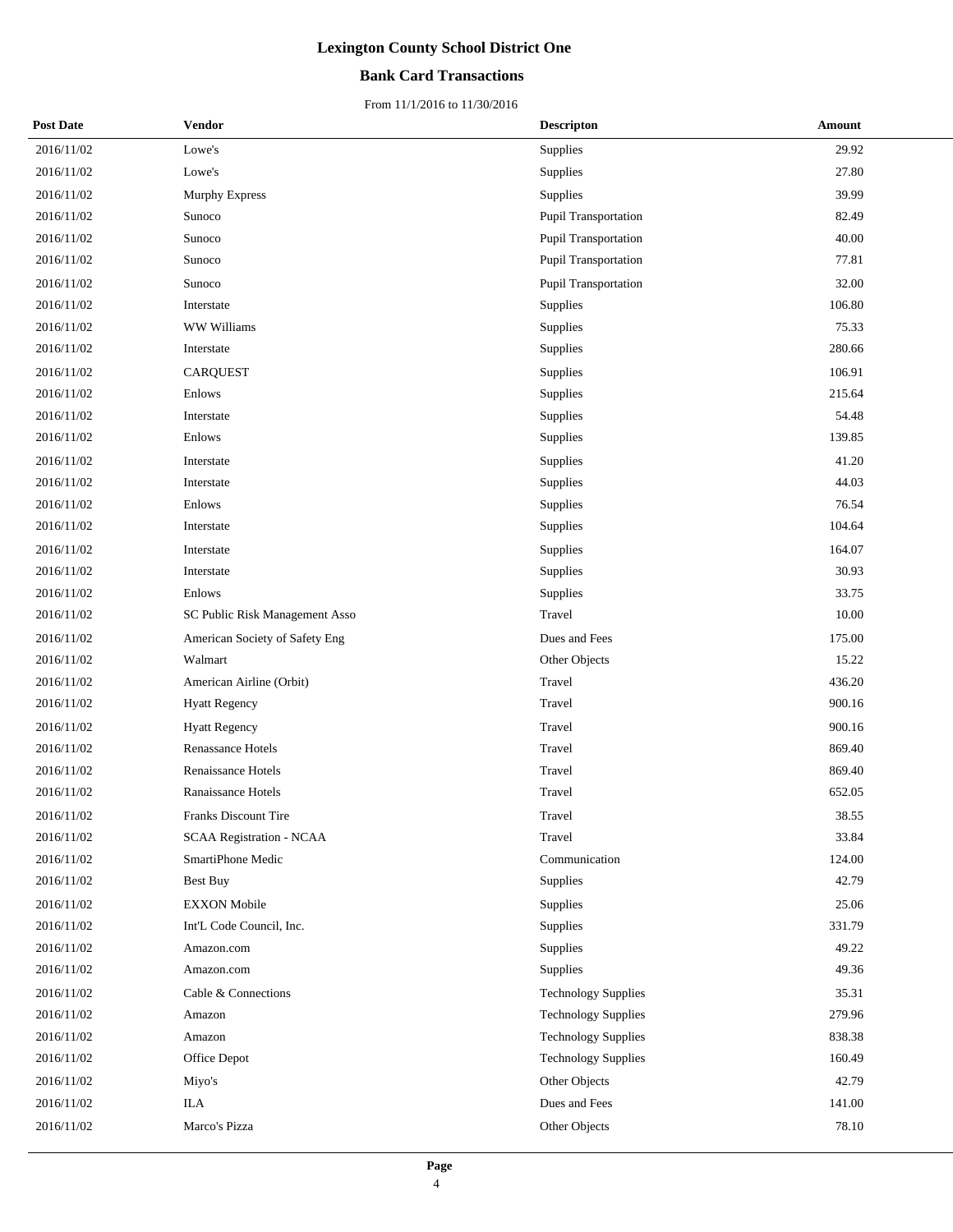### **Bank Card Transactions**

| <b>Post Date</b> | Vendor                                | <b>Descripton</b>              | Amount   |
|------------------|---------------------------------------|--------------------------------|----------|
| 2016/11/02       | Amazon                                | <b>Supplies</b>                | 418.99   |
| 2016/11/02       | Amazon                                | Supplies                       | 418.99   |
| 2016/11/02       | Amazon                                | Supplies                       | 18.75    |
| 2016/11/02       | Amazon.com                            | Supplies                       | 49.26    |
| 2016/11/02       | Milburn Hotel                         | Travel                         | 1,172.03 |
| 2016/11/02       | Radisson Hotels                       | Travel                         | 244.08   |
| 2016/11/02       | Radisson Hotels                       | Travel                         | 244.08   |
| 2016/11/02       | <b>Webstaurant Store</b>              | Supplies                       | 187.20   |
| 2016/11/02       | Office Depot                          | Supplies                       | 17.08    |
| 2016/11/02       | Office Depot                          | Supplies                       | 88.25    |
| 2016/11/02       | <b>SC School Nutrition Associatio</b> | Dues and Fees                  | 160.00   |
| 2016/11/02       | BB&T                                  | Dues and Fees                  | 35.00    |
| 2016/11/02       | BB&T                                  | Dues and Fees                  | 17.23    |
| 2016/11/02       | Office Depot                          | Supplies                       | 342.36   |
| 2016/11/02       | <b>Staples</b>                        | Supplies                       | 194.72   |
| 2016/11/02       | <b>BI-LO</b>                          | Supplies                       | 91.43    |
| 2016/11/02       | Office Depot                          | Supplies                       | 79.17    |
| 2016/11/02       | Walgreens                             | Supplies                       | 126.72   |
| 2016/11/02       | Plank Road Publishing                 | Pupil Activity                 | 14.95    |
| 2016/11/02       | PMS Caf??                             | Pupil Act-Fee/Collection Refnd | 21.00    |
| 2016/11/02       | JW Pepper                             | Pupil Activity                 | 200.99   |
| 2016/11/02       | PMS Caf??                             | Pupil Act-Fee/Collection Refnd | 7.45     |
| 2016/11/02       | Amazon                                | Pupil Activity                 | 101.13   |
| 2016/11/02       | Pioneer Drama                         | Pupil Activity                 | 26.95    |
| 2016/11/02       | Pioneer Drama                         | Pupil Activity                 | 12.25    |
| 2016/11/02       | Walmart -                             | Pupil Activity                 | 8.62     |
| 2016/11/02       | Walmart -                             | Pupil Activity                 | 11.28    |
| 2016/11/02       | Staples -                             | Pupil Activity                 | 36.38    |
| 2016/11/02       | Amazon.com                            | Pupil Activity                 | 239.50   |
| 2016/11/02       | National Beta Club                    | Pupil Activity                 | 23.54    |
| 2016/11/02       | Wal Mart                              | Pupil Activity                 | 85.61    |
| 2016/11/02       | Amazon.com                            | Pupil Activity                 | 39.00    |
| 2016/11/02       | Amazon.com                            | Pupil Activity                 | 36.37    |
| 2016/11/02       | Amazon.com                            | Pupil Activity                 | 62.00    |
| 2016/11/02       | Amazon.com                            | Pupil Activity                 | 32.14    |
| 2016/11/02       | Amazon.com                            | Pupil Activity                 | 51.28    |
| 2016/11/02       | PMS Caf??                             | Pupil Act-Fee/Collection Refnd | 18.76    |
| 2016/11/02       | <b>QUAL DISC WRISTBANDS</b>           | Pupil Activity                 | 155.42   |
| 2016/11/02       | USPS 45500000729800364                | Pupil Activity                 | 68.00    |
| 2016/11/02       | Walmart                               | Pupil Activity                 | 52.69    |
| 2016/11/02       | Walmart                               | Pupil Activity                 | 15.86    |
| 2016/11/02       | Dollar General                        | Pupil Activity                 | 69.55    |
| 2016/11/02       | Dollar General                        | Pupil Activity                 | 16.05    |
| 2016/11/02       | Walmart                               | Pupil Activity                 | 107.64   |
| 2016/11/02       | PMS Caf??                             | Pupil Act-Fee/Collection Refnd | 6.00     |
|                  |                                       |                                |          |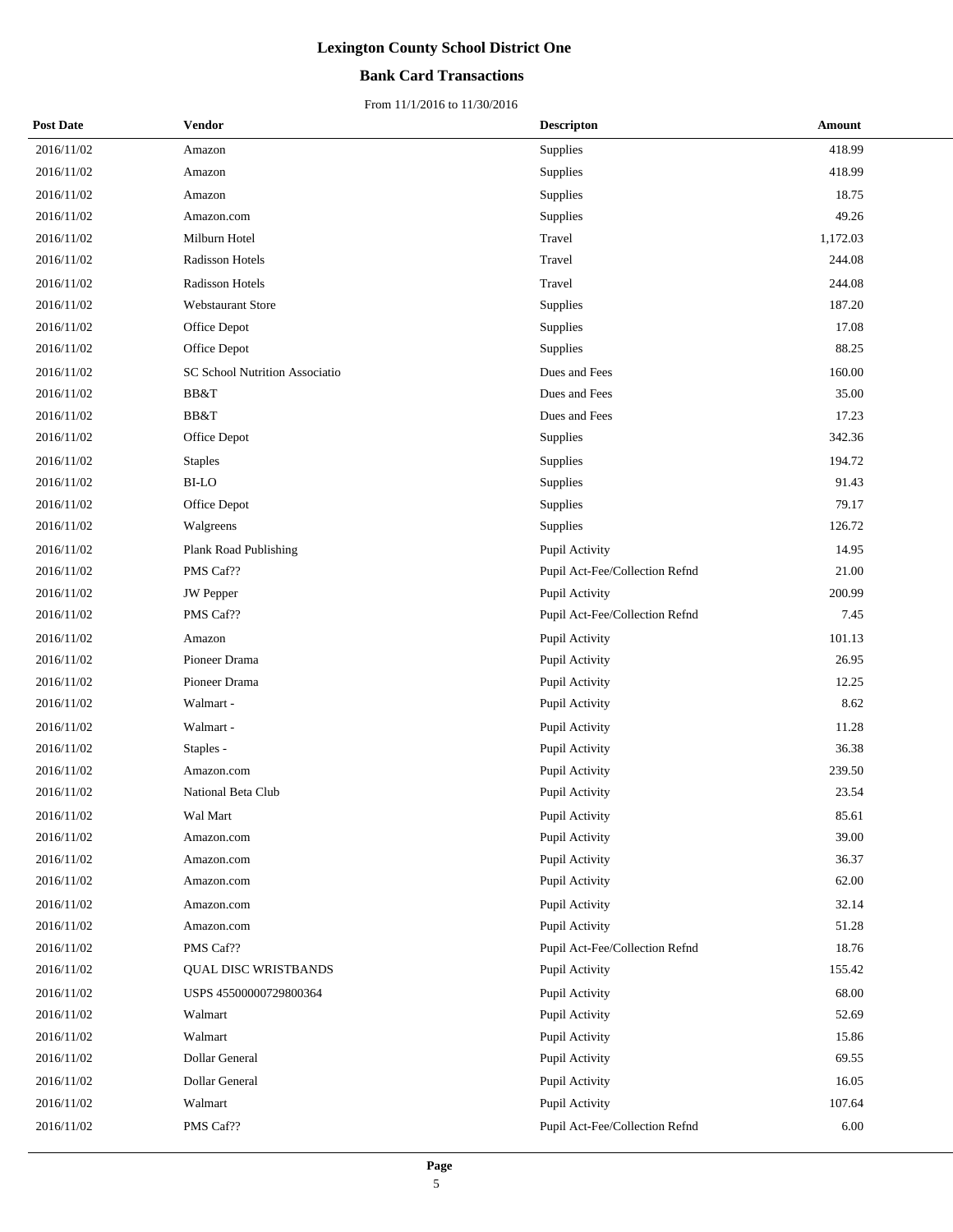### **Bank Card Transactions**

| <b>Post Date</b> | Vendor                     | <b>Descripton</b>              | Amount   |
|------------------|----------------------------|--------------------------------|----------|
| 2016/11/02       | Weebly Education           | Pupil Activity                 | 39.95    |
| 2016/11/02       | Wal-Mart                   | Pupil Activity                 | 25.31    |
| 2016/11/02       | Wal-Mart                   | Pupil Activity                 | 60.21    |
| 2016/11/02       | Wal-Mart                   | Pupil Activity                 | 56.74    |
| 2016/11/02       | Office Depot               | Pupil Activity                 | 59.90    |
| 2016/11/02       | PMS Caf??                  | Pupil Act-Fee/Collection Refnd | 85.20    |
| 2016/11/02       | Target                     | Pupil Activity                 | 119.78   |
| 2016/11/02       | Home Depot                 | Pupil Activity                 | 28.94    |
| 2016/11/02       | Home Depot                 | Pupil Activity                 | 53.53    |
| 2016/11/02       | Amazon.com                 | Pupil Activity                 | 45.07    |
| 2016/11/02       | Wal-Mart                   | Pupil Activity                 | 48.56    |
| 2016/11/02       | Amazon.com                 | Pupil Activity                 | 77.16    |
| 2016/11/02       | Lowe's                     | Pupil Activity                 | 137.68   |
| 2016/11/02       | target.com                 | Pupil Activity                 | 42.66    |
| 2016/11/02       | Home Depot.com             | Pupil Activity                 | 57.29    |
| 2016/11/02       | Exxon Mobile               | Pupil Activity                 | 37.00    |
| 2016/11/02       | Exxon Mobile               | Pupil Activity                 | 44.40    |
| 2016/11/02       | Exxon Mobile               | Pupil Activity                 | 18.50    |
| 2016/11/02       | Exxon Mobile               | Pupil Activity                 | 48.00    |
| 2016/11/02       | Exxon Mobile               | Pupil Activity                 | 33.85    |
| 2016/11/02       | BiLo                       | Pupil Activity                 | 66.76    |
| 2016/11/02       | Publix                     | Pupil Activity                 | 84.65    |
| 2016/11/02       | Hudl                       | Pupil Activity                 | 194.00   |
| 2016/11/02       | Schlotskys Deli            | Pupil Activity                 | 300.00   |
| 2016/11/02       | Chick Fil A                | Pupil Activity                 | 250.35   |
| 2016/11/02       | Chick Fil A                | Pupil Activity                 | 278.17   |
| 2016/11/02       | Triangle Safe and Lock     | Pupil Activity                 | 26.22    |
| 2016/11/02       | Zorba's                    | Pupil Activity                 | 38.51    |
| 2016/11/02       | Halo                       | Pupil Activity                 | 223.10   |
| 2016/11/02       | Trophy and Awards          | Pupil Activity                 | 160.34   |
| 2016/11/02       | Storey's Florist           | Pupil Activity                 | 80.00    |
| 2016/11/02       | Lexington Florist          | Pupil Activity                 | 26.75    |
| 2016/11/02       | Robert's Golf Shop         | Pupil Activity                 | 460.00   |
| 2016/11/02       | Trophy and Awards          | Pupil Activity                 | 11.56    |
| 2016/11/02       | MountainHouse              | Pupil Activity                 | 222.77   |
| 2016/11/02       | Amazon.com                 | Pupil Activity                 | 105.26   |
| 2016/11/04       | Office Depot               | Supplies                       | 98.42    |
| 2016/11/04       | <b>SCASL</b>               | Dues and Fees                  | 50.00    |
| 2016/11/04       | Balsa Wood, Inc.           | Supplies                       | 114.67   |
| 2016/11/04       | Balsa Wood Inc.            | Supplies                       | 114.67   |
| 2016/11/04       | <b>JW</b> Pepper           | Supplies                       | 134.24   |
| 2016/11/04       | <b>Charleston Marriott</b> | Travel                         | 1,016.96 |
| 2016/11/04       | Ed Smith Lumber            | Supplies                       | 5.62     |
| 2016/11/04       | Derrick's Service Center   | Supplies                       | 66.00    |
| 2016/11/04       | <b>Hartley Enterprises</b> | Supplies                       | 54.34    |
|                  |                            |                                |          |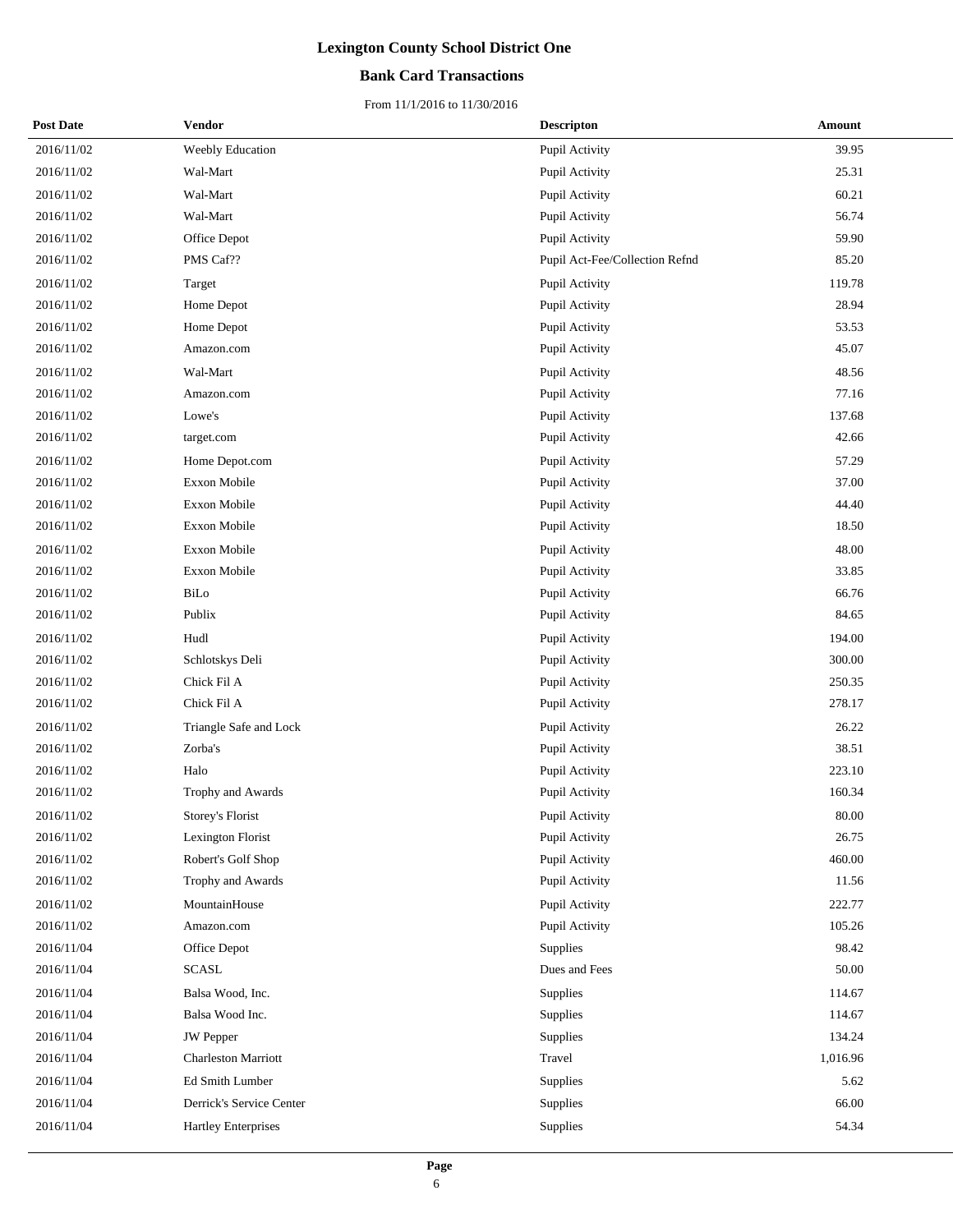### **Bank Card Transactions**

| <b>Post Date</b> | Vendor                        | <b>Descripton</b>   | Amount |
|------------------|-------------------------------|---------------------|--------|
| 2016/11/04       | BB&T                          | Dues and Fees       | 35.00  |
| 2016/11/04       | BB&T                          | Dues and Fees       | 36.56  |
| 2016/11/04       | Lowes                         | Supplies            | 104.42 |
| 2016/11/04       | <b>United Refrigeration</b>   | Supplies            | 141.59 |
| 2016/11/04       | Whaley Parts and Supply       | Supplies            | 61.64  |
| 2016/11/04       | Triangle Safe and Lock        | Supplies            | 7.49   |
| 2016/11/04       | City Electric                 | Supplies            | 190.26 |
| 2016/11/04       | <b>United Refrigeration</b>   | Supplies            | 43.46  |
| 2016/11/04       | Lowes                         | Supplies            | 6.07   |
| 2016/11/04       | City Electric Repair          | Supplies            | 136.75 |
| 2016/11/04       | <b>United Refrigeration</b>   | Supplies            | 76.98  |
| 2016/11/04       | City Electric                 | Supplies            | 97.92  |
| 2016/11/04       | Ed Smith Lumber               | Supplies            | 4.49   |
| 2016/11/04       | City Electric                 | Supplies            | 52.11  |
| 2016/11/04       | <b>United Refrigeration</b>   | Supplies            | 14.64  |
| 2016/11/04       | Whaley Parts and Supply       | Supplies            | 60.46  |
| 2016/11/04       | <b>Ideal Poultry</b>          | Pupil Activity      | 171.80 |
| 2016/11/04       | Ed Smith Lumber               | Pupil Activity      | 77.86  |
| 2016/11/04       | <b>JW</b> Pepper              | Pupil Activity      | 11.40  |
| 2016/11/04       | <b>JW</b> Pepper              | Pupil Activity      | 68.40  |
| 2016/11/04       | JW Pepper                     | Pupil Activity      | 289.95 |
| 2016/11/07       | POSITIVE PROMOTIONS           | Supplies            | 218.25 |
| 2016/11/07       | <b>AMAZON</b>                 | Supplies            | 23.80  |
| 2016/11/07       | Walmart                       | Supplies            | 15.46  |
| 2016/11/07       | Amazon.com                    | Supplies            | 52.56  |
| 2016/11/07       | Heinemann                     | Supplies            | 128.89 |
| 2016/11/07       | Lowe's                        | Supplies-Maintenace | 99.39  |
| 2016/11/07       | Ferguson                      | Supplies-Maintenace | 90.66  |
| 2016/11/07       | Amazon                        | Supplies-Maintenace | 277.48 |
| 2016/11/07       | True Value                    | Supplies-Maintenace | 32.08  |
| 2016/11/07       | Verizon                       | Supplies-Maintenace | 267.49 |
| 2016/11/07       | Murphy Express                | Supplies            | 66.02  |
| 2016/11/07       | MURPHY EXPRESS                | Supplies            | 20.27  |
| 2016/11/07       | MURPHY EXPRESS                | Supplies            | 19.87  |
| 2016/11/07       | <b>Brand New Readers</b>      | Supplies            | 160.50 |
| 2016/11/07       | Academic Therapy Publications | Supplies            | 282.75 |
| 2016/11/07       | Walmart                       | Pupil Activity      | 136.56 |
| 2016/11/07       | Get Cricut                    | Pupil Activity      | 199.96 |
| 2016/11/07       | <b>AMAZON</b>                 | Pupil Activity      | 8.57   |
| 2016/11/07       | <b>AMAZON</b>                 | Pupil Activity      | 79.75  |
| 2016/11/07       | Walmart.com                   | Pupil Activity      | 59.61  |
| 2016/11/07       | Jet.com                       | Pupil Activity      | 59.74  |
| 2016/11/07       | Walmart.com                   | Pupil Activity      | 56.38  |
| 2016/11/07       | Amazon.com                    | Pupil Activity      | 55.89  |
| 2016/11/07       | Office Depot/Office Max       | Pupil Activity      | 79.02  |
|                  |                               |                     |        |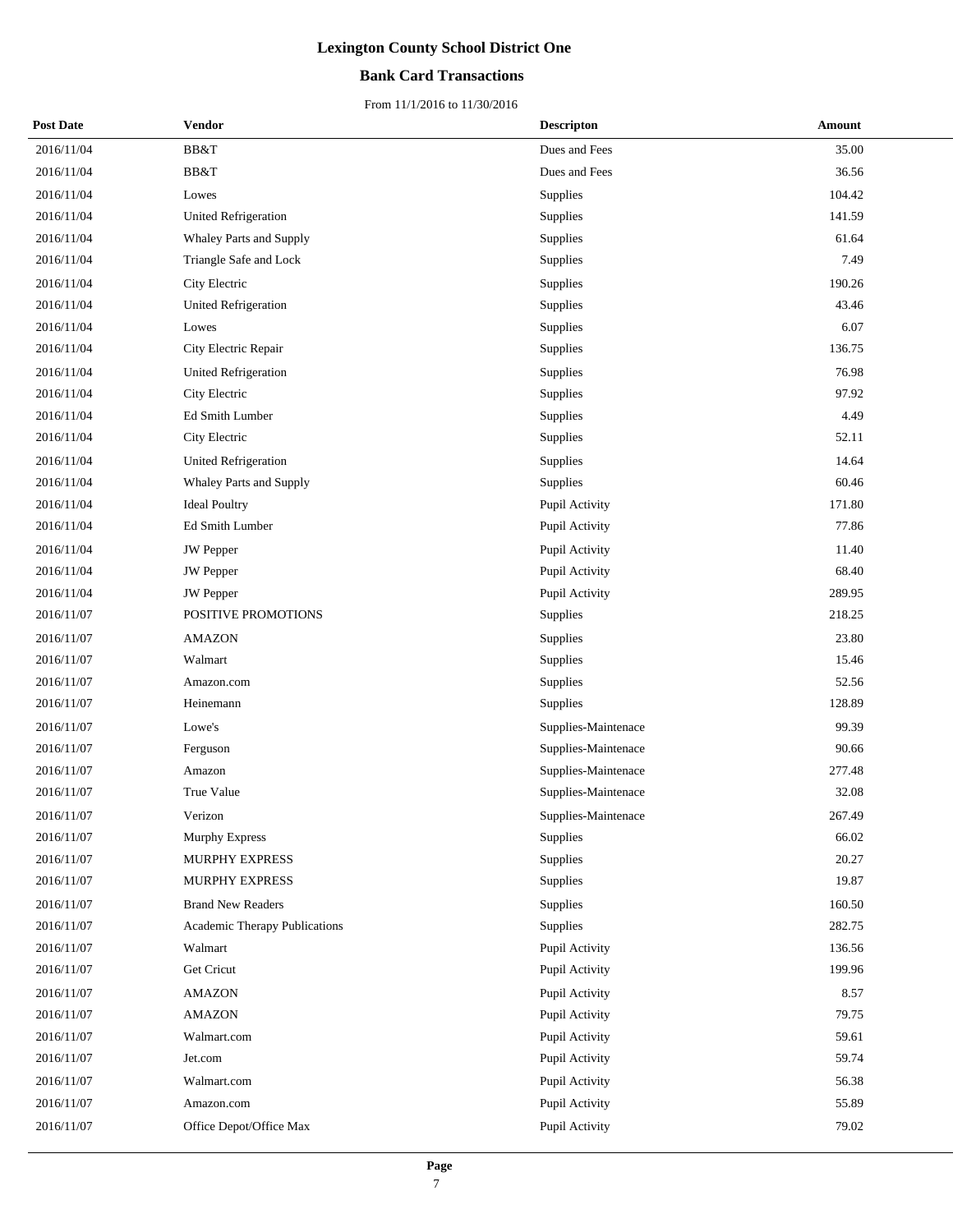### **Bank Card Transactions**

| <b>Post Date</b> | Vendor                         | <b>Descripton</b>                    | Amount |
|------------------|--------------------------------|--------------------------------------|--------|
| 2016/11/07       | Office Depot/Office Max        | Pupil Activity                       | 91.39  |
| 2016/11/07       | <b>JW PEPPER</b>               | Pupil Activity                       | 45.48  |
| 2016/11/07       | ORIENTAL TRADING               | Pupil Activity                       | 194.19 |
| 2016/11/07       | <b>DOLLAR TREE STORES</b>      | Pupil Activity                       | 54.57  |
| 2016/11/07       | REI-HEINIMANN                  | Pupil Activity                       | 22.49  |
| 2016/11/09       | Rochester 100 Inc.             | Supplies                             | 131.25 |
| 2016/11/09       | <b>Smores</b>                  | <b>Technology Supplies</b>           | 59.00  |
| 2016/11/09       | Amazon                         | <b>Technology Supplies-Immersion</b> | 127.33 |
| 2016/11/09       | Freestyle Photo                | Supplies                             | 989.25 |
| 2016/11/09       | Amazon                         | Supplies                             | 98.65  |
| 2016/11/09       | Amazon                         | Supplies                             | 166.48 |
| 2016/11/09       | Amazon                         | Supplies                             | 36.94  |
| 2016/11/09       | <b>Boulden Publishing</b>      | Supplies                             | 138.00 |
| 2016/11/09       | Amazon                         | Supplies                             | 20.48  |
| 2016/11/09       | Hyatt Regency, Greenville, SC  | Travel                               | 385.26 |
| 2016/11/09       | <b>Embassy Suites</b>          | Travel                               | 0.02   |
| 2016/11/09       | United                         | Travel                               | 25.00  |
| 2016/11/09       | <b>Hyatt Regency</b>           | Travel                               | 943.26 |
| 2016/11/09       | <b>Hyatt Regency</b>           | Travel                               | 943.26 |
| 2016/11/09       | <b>Hyatt Regency</b>           | Travel                               | 943.26 |
| 2016/11/09       | SOUTH CAROLINA ASSOCIATIO 803- | Travel                               | 40.00  |
| 2016/11/09       | SOUTH CAROLINA ASSOCIATIO 803- | Travel                               | 40.00  |
| 2016/11/09       | SOUTH CAROLINA ASSOCIATIO 803- | Travel                               | 40.00  |
| 2016/11/09       | SCSBIT 2016 Risky Business Sem | Travel                               | 250.00 |
| 2016/11/09       | SOUTH CAROLINA ASSOCIATIO 803- | Travel                               | 40.00  |
| 2016/11/09       | SOUTH CAROLINA ASSOCIATIO 803- | Travel                               | 40.00  |
| 2016/11/09       | SOUTH CAROLINA ASSOCIATIO 803- | Travel                               | 40.00  |
| 2016/11/09       | SOUTH CAROLINA ASSOCIATIO 803- | Travel                               | 40.00  |
| 2016/11/09       | SOUTH CAROLINA ASSOCIATIO 803- | Travel                               | 40.00  |
| 2016/11/09       | LATER FEE - September BB*T pay | <b>Other Objects</b>                 | 35.00  |
| 2016/11/09       | <b>FINANCE CHARGE</b>          | Other Objects                        | 16.22  |
| 2016/11/09       | LATE FEE -for September Invoic | Other Objects                        | 35.00  |
| 2016/11/09       | <b>FINANCE CHARGE</b>          | Other Objects                        | 0.58   |
| 2016/11/09       | SLED BACKGROUN CHE 803-771-013 | Other Objects                        | 26.00  |
| 2016/11/09       | SLED BACKGROUN CHE 803-771-013 | Other Objects                        | 26.00  |
| 2016/11/09       | SLED BACKGROUN CHE 803-771-013 | Other Objects                        | 26.00  |
| 2016/11/09       | SLED BACKGROUN CHE 803-771-013 | Other Objects                        | 26.00  |
| 2016/11/09       | SLED BACKGROUN CHE 803-771-013 | Other Objects                        | 26.00  |
| 2016/11/09       | SLED BACKGROUN CHE 803-771-013 | Other Objects                        | 26.00  |
| 2016/11/09       | SLED BACKGROUN CHE 803-771-013 | Other Objects                        | 26.00  |
| 2016/11/09       | SLED BACKGROUN CHE 803-771-013 | Other Objects                        | 26.00  |
| 2016/11/09       | SLED BACKGROUN CHE 803-771-013 | Other Objects                        | 26.00  |
| 2016/11/09       | SLED BACKGROUN CHE 803-771-013 | Other Objects                        | 26.00  |
| 2016/11/09       | SLED BACKGROUN CHE 803-771-013 | Other Objects                        | 26.00  |
| 2016/11/09       | SLED BACKGROUN CHE 803-771-013 | Other Objects                        | 26.00  |
|                  |                                |                                      |        |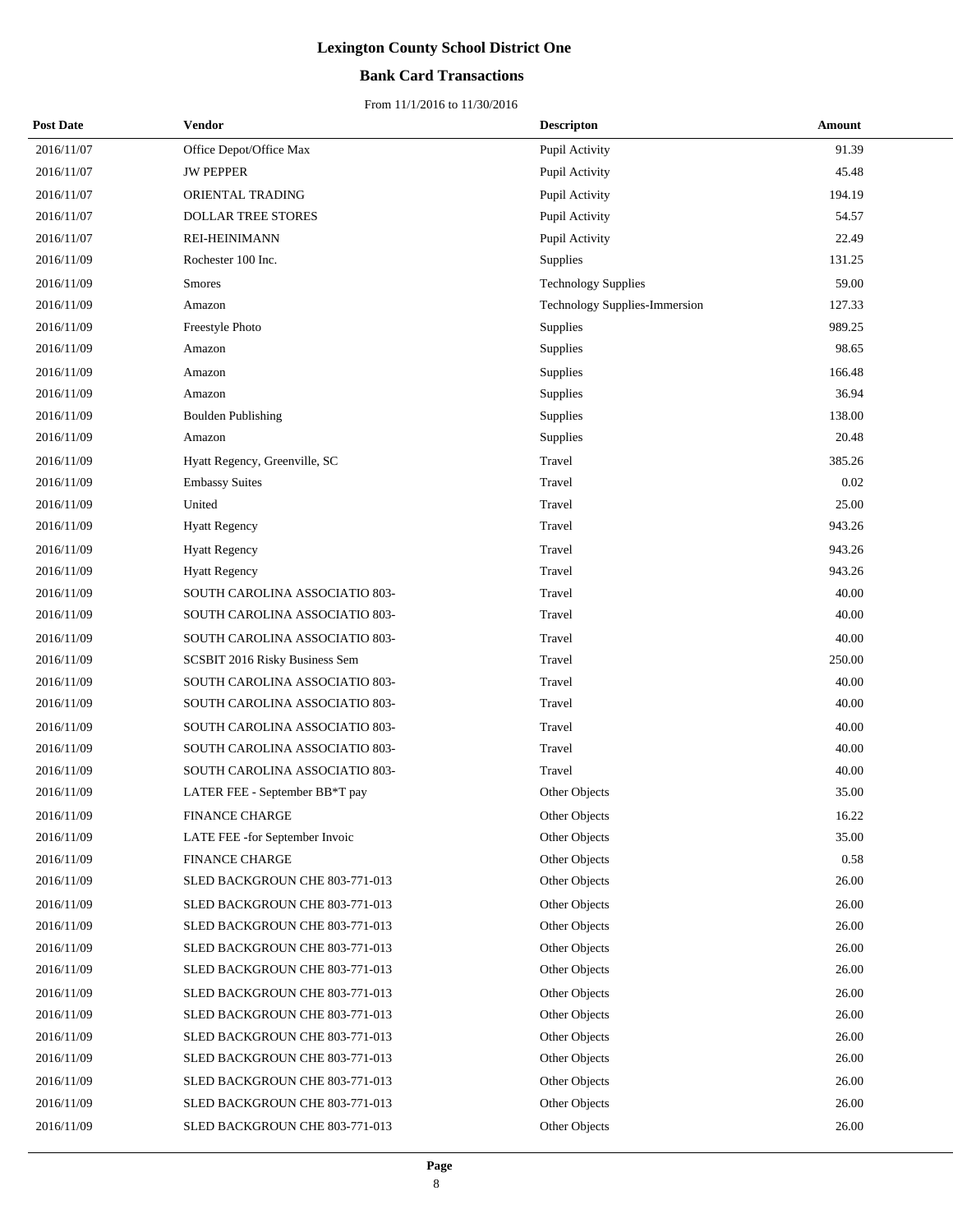### **Bank Card Transactions**

| <b>Post Date</b> | Vendor                         | <b>Descripton</b>         | Amount    |
|------------------|--------------------------------|---------------------------|-----------|
| 2016/11/09       | SLED BACKGROUN CHE803-771-0131 | Other Objects             | 26.00     |
| 2016/11/09       | SLED BACKGROUN CHE 803-771-013 | Other Objects             | 26.00     |
| 2016/11/09       | SLED BACKGROUN CHE 803-771-013 | Other Objects             | 26.00     |
| 2016/11/09       | Town & Country                 | Supplies                  | 111.30    |
| 2016/11/09       | Lowes                          | Supplies                  | 13.40     |
| 2016/11/09       | Lowes                          | Supplies                  | 69.18     |
| 2016/11/09       | Lowes - CREDIT                 | Supplies                  | $-16.66$  |
| 2016/11/09       | Stop N Shop                    | Supplies                  | 29.35     |
| 2016/11/09       | <b>SLED</b>                    | Other Prof & Tech Service | 72.00     |
| 2016/11/09       | Amazon                         | Supplies                  | 43.00     |
| 2016/11/09       | Amazon                         | Supplies                  | 86.00     |
| 2016/11/09       | Office Depot                   | Supplies                  | 106.09    |
| 2016/11/09       | Office Depot                   | Supplies                  | 350.91    |
| 2016/11/09       | B&H                            | Supplies                  | 189.99    |
| 2016/11/09       | Dell                           | Supplies                  | 393.63    |
| 2016/11/09       | Waffle House                   | Other Objects             | 58.04     |
| 2016/11/09       | Golden Corral                  | Other Objects             | 538.66    |
| 2016/11/09       | <b>OETC</b> Techhead           | Travel                    | 299.00    |
| 2016/11/09       | <b>OETC</b> Techhead           | Travel                    | 299.00    |
| 2016/11/09       | Amazon                         | Pupil Activity            | 15.15     |
| 2016/11/09       | Amazon                         | Pupil Activity            | 25.90     |
| 2016/11/09       | Amazon                         | Pupil Activity            | 15.15     |
| 2016/11/09       | Jones School Supply            | Pupil Activity            | 29.03     |
| 2016/11/09       | Amazon                         | Pupil Activity            | 31.96     |
| 2016/11/09       | Home Depot                     | Pupil Activity            | 218.95    |
| 2016/11/09       | Dollar General                 | Pupil Activity            | 24.08     |
| 2016/11/09       | School Fix                     | Pupil Activity            | 76.43     |
| 2016/11/09       | Walmart                        | Pupil Activity            | 13.85     |
| 2016/11/09       | Rochester 100                  | Pupil Activity            | 93.75     |
| 2016/11/09       | Amazon                         | Pupil Activity            | 19.75     |
| 2016/11/09       | Office Depot                   | Pupil Activity            | 126.66    |
| 2016/11/09       | Wal-Mart                       | Pupil Activity            | 14.96     |
| 2016/11/09       | Amaco                          | Pupil Activity            | 37.00     |
| 2016/11/09       | Amaco                          | Pupil Activity            | 49.50     |
| 2016/11/09       | <b>IDEA</b> Art                | Pupil Activity            | 105.94    |
| 2016/11/11       | Positive Promotion             | Supplies                  | 256.70    |
| 2016/11/14       | <b>Embassy Suites</b>          | Travel                    | 358.57    |
| 2016/11/14       | <b>EB</b> The Next Steps       | Travel                    | 450.00    |
| 2016/11/14       | Embassy Suites/Charleston      | Travel                    | 0.01      |
| 2016/11/14       | American School Counselor Asso | Travel                    | 200.00    |
| 2016/11/14       | Office Depot                   | <b>Supplies</b>           | $20.00\,$ |
| 2016/11/14       | <b>Education Week</b>          | Supplies                  | 84.94     |
| 2016/11/14       | Walmart                        | Supplies                  | 36.08     |
| 2016/11/14       | Walmart                        | Supplies                  | 14.66     |
| 2016/11/14       | Oriental Trading               | Supplies                  | 28.34     |
|                  |                                |                           |           |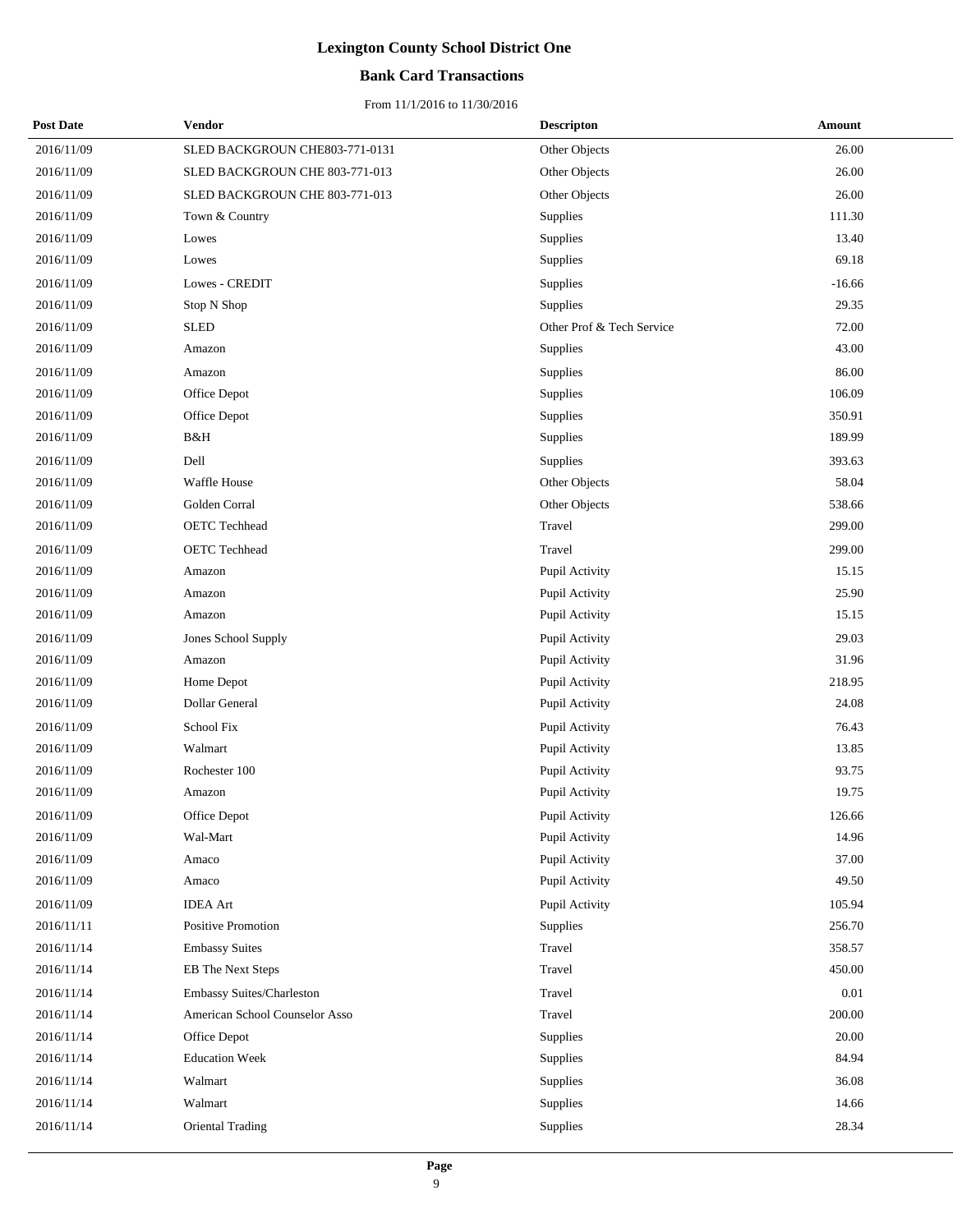### **Bank Card Transactions**

| <b>Post Date</b> | Vendor                         | <b>Descripton</b> | <b>Amount</b> |
|------------------|--------------------------------|-------------------|---------------|
| 2016/11/14       | Amazon                         | Supplies          | 203.38        |
| 2016/11/14       | Carolina Pottery               | Supplies          | 291.02        |
| 2016/11/14       | Storey's Florist               | Supplies          | 95.25         |
| 2016/11/14       | Storey's Florist               | Supplies          | 90.25         |
| 2016/11/14       | Storey's Florist               | Supplies          | 71.70         |
| 2016/11/14       | Amazon                         | Supplies          | 93.86         |
| 2016/11/14       | Walmart                        | Supplies          | 132.47        |
| 2016/11/14       | Amazon                         | Supplies          | 250.32        |
| 2016/11/14       | Dunkin Donuts                  | Other Objects     | 47.93         |
| 2016/11/14       | Office Depot                   | Supplies          | 142.30        |
| 2016/11/14       | Office Depot                   | Supplies          | 184.88        |
| 2016/11/14       | Amazon                         | Supplies          | 35.97         |
| 2016/11/14       | Wal-Mart                       | Supplies          | 94.29         |
| 2016/11/14       | <b>Autism Shop</b>             | Supplies          | 30.82         |
| 2016/11/14       | Amazon                         | Supplies          | 81.98         |
| 2016/11/14       | Amazon                         | Supplies          | 96.21         |
| 2016/11/14       | Amazon                         | Supplies          | 68.45         |
| 2016/11/14       | Amazon                         | Supplies          | 351.76        |
| 2016/11/14       | Amazon                         | Supplies          | 224.45        |
| 2016/11/14       | Amazon                         | Supplies          | 10.75         |
| 2016/11/14       | Amazon                         | Supplies          | 9.85          |
| 2016/11/14       | Sensory Processing             | Supplies          | 9.99          |
| 2016/11/14       | Amazon                         | Supplies          | 56.63         |
| 2016/11/14       | Amazon                         | Supplies          | 35.98         |
| 2016/11/14       | Amazon                         | Supplies          | 18.15         |
| 2016/11/14       | Amazon                         | Supplies          | 85.58         |
| 2016/11/14       | Amazon                         | Supplies          | 87.60         |
| 2016/11/14       | Amazon                         | Supplies          | 157.85        |
| 2016/11/14       | Amazon                         | Supplies          | 93.51         |
| 2016/11/14       | <b>LRP</b>                     | Supplies          | 349.50        |
| 2016/11/14       | SCAAE (SC Alliance for Arts Ed | Travel            | 1.125.00      |
| 2016/11/14       | Amazon                         | Supplies          | 292.44        |
| 2016/11/14       | Credit voucher                 | Supplies          | $-87.19$      |
| 2016/11/14       | Amazon                         | Supplies          | 35.00         |
| 2016/11/14       | Amazon                         | Supplies          | 36.76         |
| 2016/11/14       | Amazon                         | Supplies          | $-61.09$      |
| 2016/11/14       | Amazon                         | Supplies          | 209.25        |
| 2016/11/14       | Amazon                         | Supplies          | 155.88        |
| 2016/11/14       | Amazon                         | Supplies          | 34.10         |
| 2016/11/14       | Amazon                         | Supplies          | 29.23         |
| 2016/11/14       | Amazon                         | Supplies          | 38.38         |
| 2016/11/16       | Family Dollar                  | Supplies          | 11.24         |
| 2016/11/16       | Amazon                         | Supplies          | 32.55         |
| 2016/11/16       | Amazon                         | Supplies          | 46.00         |
| 2016/11/16       | Science Council                | Travel            | $100.00\,$    |
|                  |                                |                   |               |